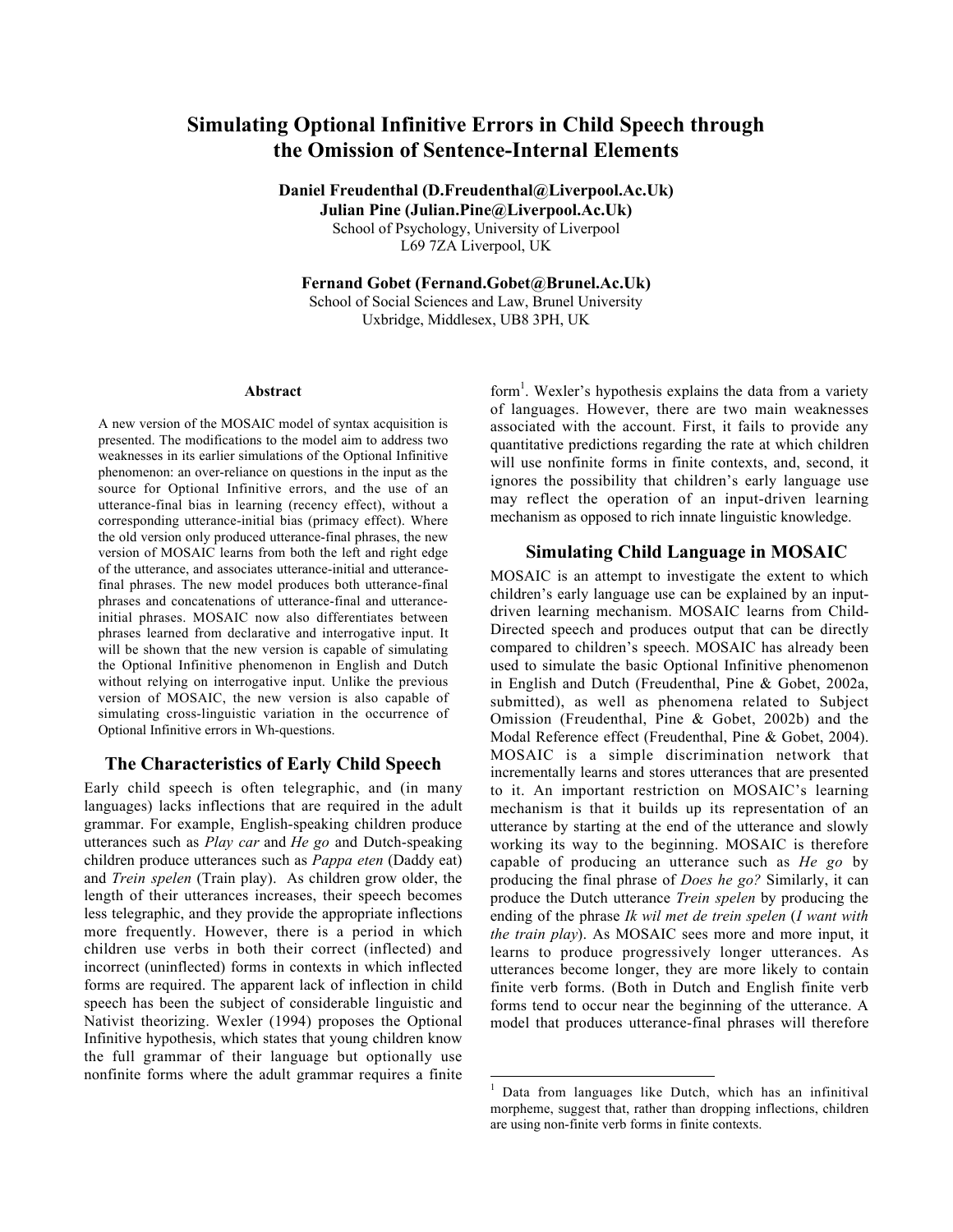produce more utterances containing finite verb forms as the length of these utterances increases.)

While MOSAIC successfully simulates the quantitative patterning of the Optional Infinitive phenomenon in English and Dutch, its reliance on learning from the end of the utterance also gives rise to certain weaknesses. First, the model is overly reliant on questions in the input as the source of Optional Infinitive errors with (third singular) subjects. While some Optional Infinitive errors with third singular subjects (e.g. *Daddy eat* or *Pappa eten*) can be learned as sequences from (relatively infrequent) declarative double verb constructions (e.g. *I see Daddy eat/Ik zie Pappa eten*), others (e.g. *He eat* and *Hij eten)* never occur as sequences in declarative utterances. MOSAIC simulates such errors by learning them from questions such as *Does he eat?* or *Gaat hij eten?* (*Goes he eat?*). However, given the obvious differences in the intonation contours of declaratives and questions, learning declaratives from questions might be regarded as somewhat implausible, especially if MOSAIC is seen as implementing a constructivist model of language development in which children's early knowledge consists of a repertoire of unanalyzed wholes and lexically specific constructions learned directly from the input (e.g. Pine, Lieven & Rowland, 1998; Tomasello, 2000, 2003). Developing a way of learning Optional Infinitives from declarative contexts would therefore not only increase the plausibility of the model, but also bring it more in line with general constructivist theorizing.

One way in which MOSAIC could learn Optional Infinitives from declaratives is through the omission of sentence-internal elements. An utterance such as *He go*, for example, could be produced by omitting the modal *can* from *He can go*, or omitting *wants to*, from *He wants to go*. In Dutch, *Hij eten* (*He eat*) could be learned from *Hij wil eten* (*He wants (to) eat*). The omission of sentence-internal elements may also enable MOSAIC to simulate children's Optional Infinitive errors in Wh-questions. Englishspeaking children often produce utterances such as *What he do?* or *Where he going?* At present, MOSAIC is unable to produce such utterances as it is not capable of omitting the sentence-internal *is* or *does*. Developing a way of simulating such errors would therefore also be a step forward. Moreover, the occurrence of Optional Infinitive errors in Wh-questions is an interesting domain for simulation in itself, as English and Dutch speaking children appear to produce such errors at rather different rates.

At a more general level, the strict utterance-final bias in MOSAIC is not very plausible in terms of general learning theory. There is a wealth of evidence that human subjects display a primacy as well as a recency effect. The addition of an utterance-initial bias (a requirement for implementing sentence-internal omission) to MOSAIC may therefore resolve the weaknesses associated with the reliance on questions and the omission of sentence-initial phrases, as well as bring the model more in line with general psychological theorizing. This paper describes a new

version of MOSAIC that aims to accomplish this by learning from both edges of the utterance and associating sentence-initial and sentence-final fragments.

The remainder of this paper is organized as follows: First, the new version of MOSAIC and its mechanism for associating utterance-initial and utterance-final phrases is described. Next, two new simulations on a Dutch and an English child are compared to simulations with the earlier version of MOSAIC in terms of the fit to the Optional Infinitive phenomenon. It will be shown that the new version still simulates the basic Optional Infinitive phenomenon. Importantly, however, the new analyses are performed on output learned from declarative phrases. Next, a more detailed analysis is performed on MOSAIC's ability to simulate Optional Infinitive errors in Wh-questions.

### MOSAIC

MOSAIC consists of a simple network of nodes that encode words and phrases that have been presented to the model. As the model sees more input it will incrementally encode more and longer phrases and will consequently be able to generate more and longer output. Figure 1 shows a sample MOSAIC network. Learning in MOSAIC is anchored at the sentence-initial and sentence-final positions: MOSAIC will only encode a new word or phrase when all the material that either follows or precedes it in the utterance has already been encoded in the network. When presented with the utterance *He wants to go to the shops* for instance, the model may in the first instance encode the words *He* and *shops.* At a later stage it may encode the phrases *He wants* and *the shops*, until the point where it has encoded the entire phrase *He wants to go to the shops*. When the model processes an utterance, and a sentence-final and sentenceinitial phrase for that utterance have already been encoded in the network, MOSAIC associates the two nodes encoding these phrases, to indicate the two phrases have co-occurred in one (longer) utterance. In Figure 1, the model has associated the phrases *He wants* and *Go home*.



Figure 1: A partial MOSAIC model. The sentence-initial phrase *he wants*, and the sentence-final phrase *go home* have been associated, allowing the model to produce the utterance *He wants go home*.

Learning in MOSAIC takes place by adding nodes that encode new words and phrases to the model. Learning is relatively slow. The formula governing the probability of creating of a node in MOSAIC is as follows: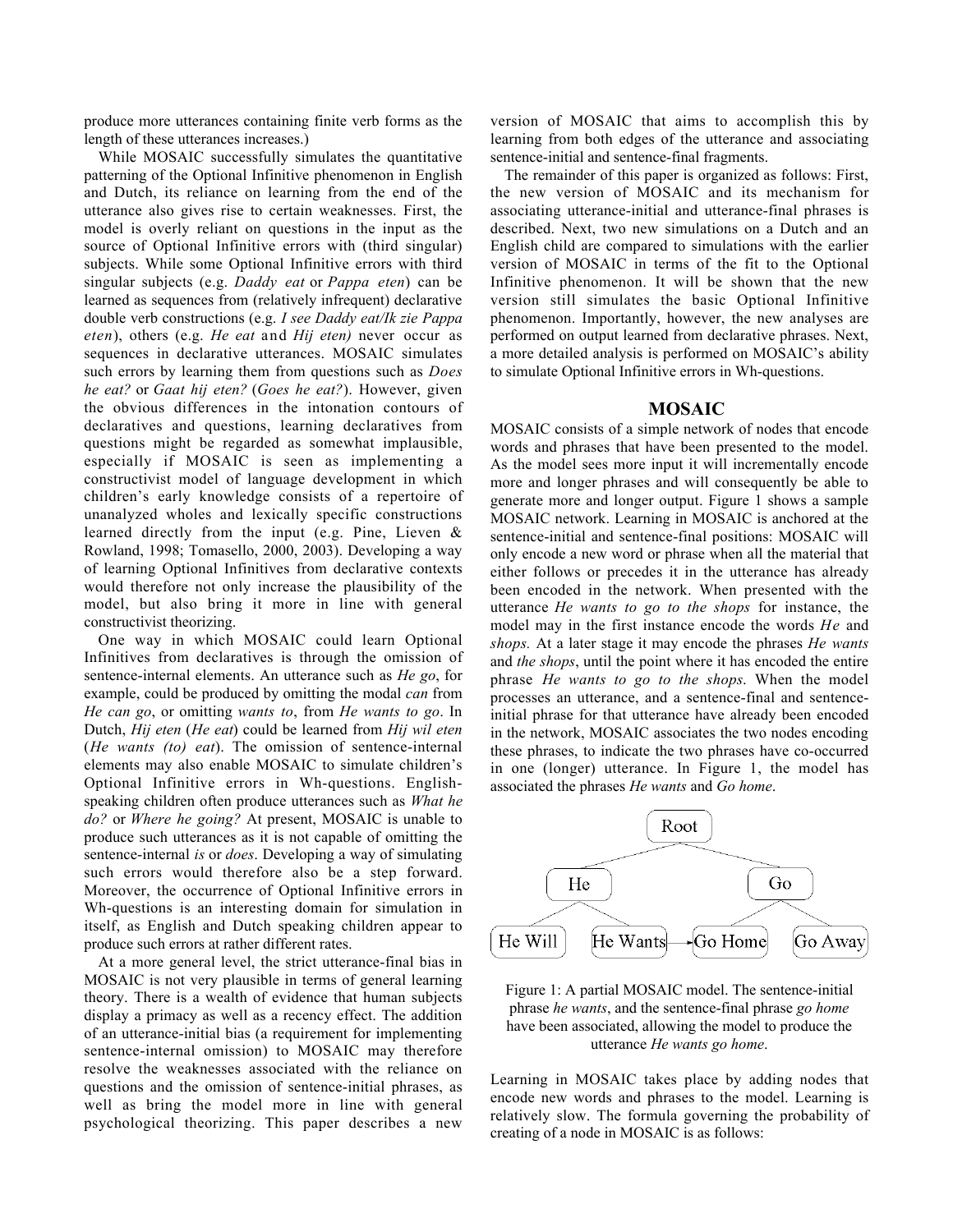$$
NCP = \left(\frac{1}{1 + e^{0.5((m^*c) - u)}}\right)^d
$$

where:  $ncp = node creation probability$  $m = a$  constant, set to 20 for these simulations.  $c =$  corpus size (number of utterances)  $u =$  (total number of) utterances seen  $d =$  distance to the edge of the utterance

The formula results in a basic sigmoid function, with the probability of creating a node increasing as a function of the number of times the input has been presented. The input corpus (which consists of realistic child-directed speech) is fed through the model iteratively, and output can be generated after every presentation of the input corpus. Making the node creation probability dependent on the number of times the corpus has been seen allows for comparison across corpora of differing sizes. The distance to the edge (or length of the utterance being encoded) features in the exponent in the formula, and lowers the likelihood of encoding long utterances. As a result, MOSAIC will initially only learn sentence-initial and sentence–final words. Only when the base probability in the formula starts to increase (as a result of seeing more input), will longer phrases start being encoded. Due to nodecreation being probabilistic, a word or phrase must normally be seen several times before it will be encoded. Frequent words or phrases therefore have a higher probability of being encoded than infrequent words or phrases.

MOSAIC maintains an utterance-final bias in that learning from the right edge of the utterance is faster than learning from the left edge. This is accomplished by adding 2 to the length of a left edge phrase<sup>2</sup> (the parameter d) that is considered for encoding (The parameter d designates distance from the left edge of the utterance for left edge learning, and distance to the right edge of the utterance for right edge learning). This learning mechanism results in a model that is biased towards learning sentence-initial words and a few (high-frequency) sentence initial phrases coupled with comparatively long utterance-final phrases. As a result, the sentence-internal elements that MOSAIC omits will tend to be located near the left edge of the utterance.

### Generating output from MOSAIC

MOSAIC has two mechanisms for producing (rote) output. The first mechanism is  $(almost^3)$  identical to that in earlier versions of MOSAIC. In generation, the model traverses the branches of the network, and generates the contents of branches that encode sentence-final phrases. (Sentenceinitial fragments are not generated as these may end in the middle of the sentence, and often do not resemble child speech).

The second mechanism which is new to this version of MOSAIC is the concatenation of sentence-initial and sentence-final phrases. When MOSAIC builds up the network, it associates the sentence-initial and sentence-final fragments from each utterance (cf *He wants go home* in Figure 1). Since the concatenation of phrases could result in many implausible utterances, not all possible concatenations are produced. A source utterance like *Give the man a hand*, for example, could potentially give rise to the concatenated phrase *Give the a hand*. This utterance is awkward (and not typical of child speech) because it breaks up the unit *the man*. MOSAIC prevents such concatenations by only concatenating phrases that are anchored: a sentence-initial phrase can only be used for concatenation if the last word in that phrase has occurred in a sentence-final position. Likewise, a sentence-final phrase can only be concatenated if the first word in that phrase has occurred in sentenceinitial position. Since the word *the* will not occur in sentence-final position, the phrase *Give the a hand* will not be generated. The rationale behind this restriction is that, to the extent that children concatenate phrases/omit sentenceinternal elements, they will rarely break up syntactic units. Restricting concatenation to phrases where the internal edges are anchored effectively achieves this, as an anchored word is unlikely to be a partial unit.

The rote output of MOSAIC thus consists of a mixture of sentence-final phrases and concatenations of sentence-initial and sentence-final phrases. Both types of utterances are apparent in child language. An example of a phenomenon that might be explained through omission of sentence-initial elements is the omission of subjects from the sentenceinitial position (Bloom, 1990). Due to MOSAIC's learning mechanism and faster right-edge learning, MOSAIC's output will initially contain a large proportion of sentencefinal fragments. As the Mean Length of Utterance (MLU) of the model increases, concatenations will become more frequent. The concatenations themselves will be slowly replaced by complete utterances.

The two mechanisms described so far produce output that directly reflects the utterances present in the input (with the potential omission of sentence-initial or sentence-internal material). These two mechanisms are complemented by a third mechanism which is responsible for the generation of novel utterances through the substitution of distributionally similar words. When two words tend to be followed and preceded by the same words in the input, they are considered equivalent, and can be substituted for each other. Thus, the model is capable (in principle) of producing the utterance *She run* by omitting *will* from *He will go*, and substituting *She* for *He*, and *run* for *go*. A more in-depth discussion of MOSAIC's mechanism for substituting distributionally similar items is given in Freudenthal, Pine and Gobet (2005a), though the chunking mechanism described in that paper has not yet been implemented in the present version of the model.

<sup>&</sup>lt;sup>2</sup> The utterance-final bias applies to phrases, but not words. Sentence-initial and sentence-final words are equally likely to be encoded.

In line with the restriction discussed under concatenation, only utterance-final phrases that start with a word that has occurred in utterance-initial position are produced.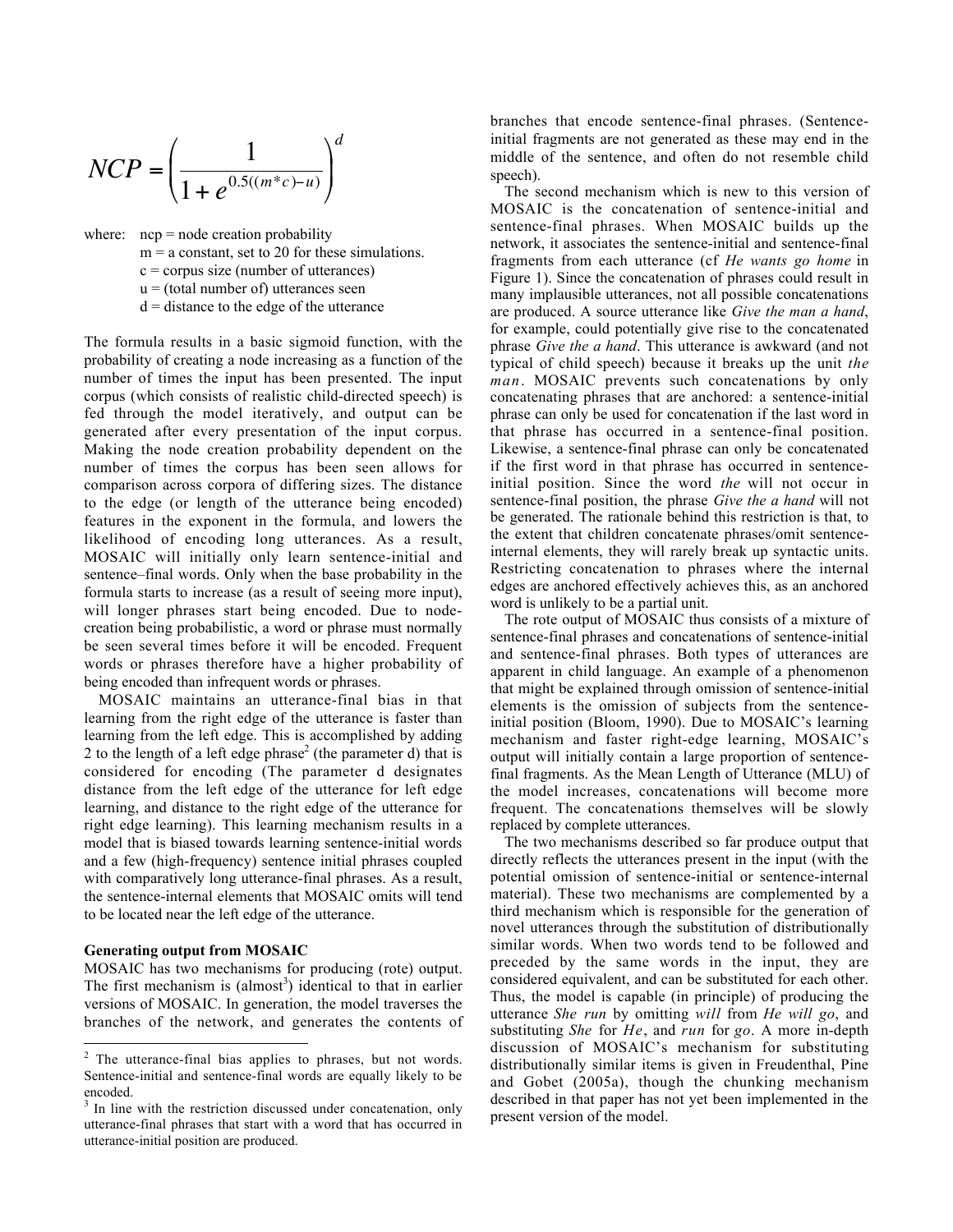# The Simulations

The main aim of the simulations was to replicate the simulations of the Optional Infinitive phenomenon as reported in Freudenthal, Pine, and Gobet (submitted). In these simulations, a good fit to the data was achieved, but these simulations relied too strongly on interrogative input. For the present simulations, questions and declaratives were marked separately in the input (using the punctuation present in the raw input files). Every word in the interrogative input utterances was marked for being part of a question (creating a separate entry in the model for the occurrence of a word in a declarative and an interrogative context). This made it possible to filter out utterances learned from interrogative input and only generate output that was learned from declarative input.



Figure 2a: Data for Matthijs.

Figure 2b: Data for Anne



Figure 2: Development of finiteness marking for a Dutch and English child.

The simulations were run using the child-directed speech for one Dutch, and one English child, both taken from the CHILDES database (MacWhinney, 2000). The Dutch Child (Matthijs) was part of the Groningen Corpus (Bol, 1995), the English child (Anne) was taken from the Manchester corpus (Theakston, Lieven, Rowland & Pine 2001). The size of the input was approximately 14,000 utterances for Matthijs, and 35,000 utterances for Anne. Additional simulations for one Dutch and English child, as well as a German and Spanish child can be found in Freudenthal et al. (2005b). As detailed in Freudenthal, Pine & Gobet (submitted), Dutch children show considerable developmental variation in their use of Optional Infinitives. Early in development, nearly all their utterances with verbs contain non-finite verb forms. By the time they approach an MLU of 4, this has decreased to roughly 20% (see Fig. 2a). For English, the data are less clear. Since English uses an impoverished inflectional system, it is necessary to restrict the analysis to utterances with a third singular subject. Doing so suggests a rate of Optional Infinitive errors around 50% at MLU 2, which rapidly declines as the MLU increases (see Fig. 2b).

For all analyses the following classification of utterances was used. Utterances that only contained non-finite verb forms were classed as non-finite. Utterances that only contained finite verb forms were classed as simple finites. Utterances containing both finite and non-finite verb forms were classed as compound finites. Utterances with the copula as the main verb were excluded from the analysis. The same classification scheme was used for English and Dutch, with the exception that the analysis on English was restricted to utterances containing a third singular subject, and that English verb forms which could either be finite or non-finite (e.g. *bought*), were classed as ambiguous.





Figure 3b: Old simulations for Anne



Results for the old simulations are shown in Figures 3a and 3b. The main reason why the model simulates the developmental pattern apparent in the children is because the model generates utterance-final phrases of increasing length. As was mentioned, inflected verb forms tend to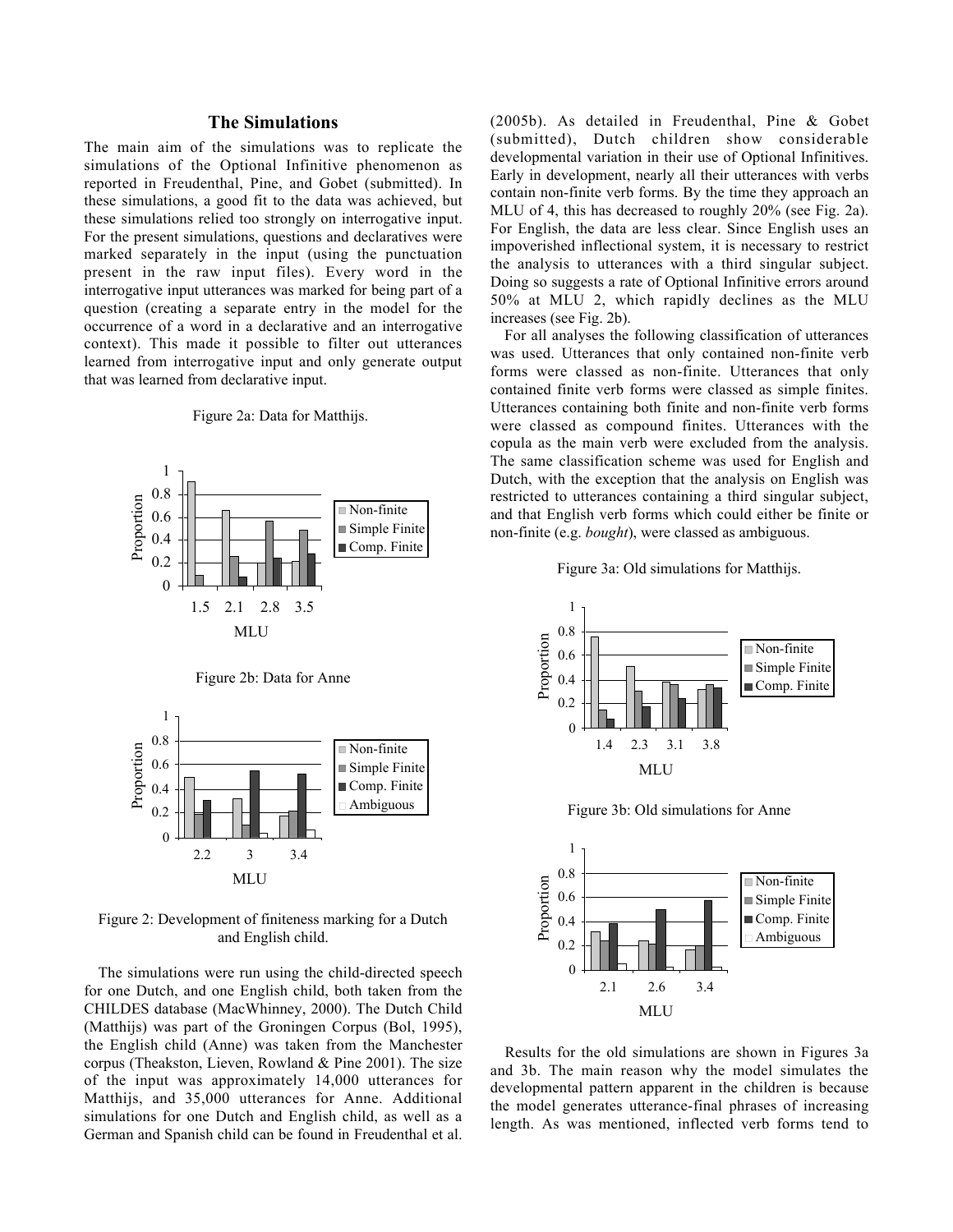occur near the beginning of the utterance, while uninflected verb forms tend to occur nearer the end of the utterance (especially for Dutch where non-finite verb forms are placed in utterance-final position). A model that produces utterance final phrases of increasing length will therefore show a decreasing proportion of utterances containing only nonfinite verbs with increasing MLU.

Figures 4a and b show the results for the new simulations. In these simulations, MOSAIC could only produce utterances from nodes learned from declarative contexts. Output was made up of concatenations as well as utterancefinal phrases. The main thing to note about Figure 4 is that the concatenation mechanism which results in the omission of sentence-internal elements is capable of producing Optional Infinitive errors at rates that are sufficiently high to match the child, even when Optional Infinitive errors are restricted to third singular contexts (for English). As such, sentence-internal omission appears to be a successful mechanism for the production of Optional Infinitive errors.

### Fig 4a: New simulations for Matthijs



Figure 4b: New simulations for Anne.



For Dutch, the results are comparable to those for the earlier simulations, though a slightly better fit is achieved for the final stage. For English, the proportion of non-finites early on is increased relative to the earlier simulations, resulting in a slightly better fit. One thing that stands out in the English simulations is that, while the model produces Optional Infinitives at rates that match the child reasonably well, the model produces more simple finites than compound finites at the first two data points. This is a

.

weakness that we hope to address through further refinement of the concatenation mechanism.

# Optional Infinitives in Wh-questions

Having established that MOSAIC is capable of simulating the basic Optional Infinitive phenomenon in declaratives, we can now turn to Optional Infinitives in Wh-questions. English-speaking children sometimes omit inflection in Whquestions, resulting in utterances such as *Why he go?* In Dutch, and other V2 languages, Optional Infinitives appear to be quite rare in Wh-questions (Wexler, 1998). In order to establish the rates of Optional Infinitive errors in the two children, the corpora of Anne and Matthijs were searched for the occurrence of Wh-words in interrogative contexts. In order to unambiguously identify root infinitives in these utterances, only utterances with a subject and main verb were included. Anne's corpus contained 111 such questions, of which 41 (37%) were non-finite. The corpus of Matthijs contained relatively few Wh-questions (11), but none of these were non-finite, confirming Wexler's (1998) observation. In order to establish whether MOSAIC simulates this pattern of results, a sample of Wh-questions was generated from the model (at MLU 3.0). Analysing these utterances in the same way as the children's utterances yielded 20% non-finite Wh-questions for Anne's model compared to 8% non-finite Wh-questions for Matthijs's model (see Table 1). While not as pronounced as the difference between the children, this difference was statistically significant  $X^2 = 8.88$ ,  $p < .01$ 

Table 1: Finite and Non-finite Wh-questions for Anne and Matthijs's simulations

|          | Non-Finite | Finite |
|----------|------------|--------|
| Anne     | 30         | 123    |
| Matthijs | 15         | 164    |

MOSAIC simulates this distinction between English and Dutch because, despite omitting sentence-internal elements, MOSAIC's output still adheres to the basic word order for the language it is learning. In English, Wh-questions include a non-finite main verb preceded by a finite auxiliary (e.g. *Where does he go?)*. English Wh-questions will therefore always contain a non-finite verb form and omission of the auxiliary will result in an Optional Infinitive error. Dutch on the other hand, allows for finite Wh-questions, such as *Wat eet hij?* (*What eats he?*). While modal plus non-finite constructions are possible in Dutch Wh-questions (*Wat wil hij eten?/What wants he (to) eat?)*, Wh-questions in Dutch are less likely to contain a non-finite verb. Thus, Optional Infinitives are less likely to occur in the Dutch simulations since frames that can give rise to Optional Infinitives through omission of sentence-internal elements make up a smaller proportion of the Wh-questions in the input.